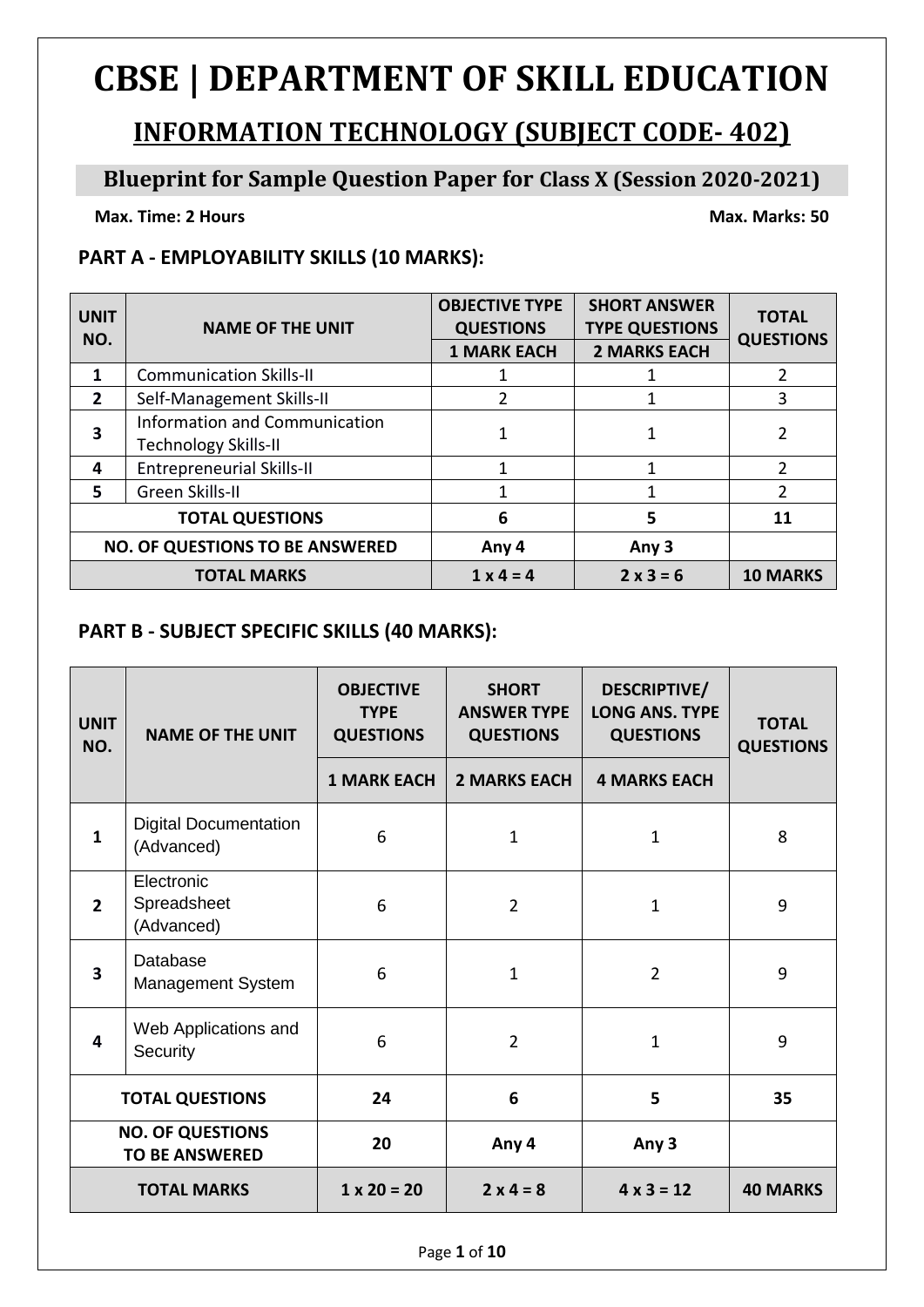# **CBSE | DEPARTMENT OF SKILL EDUCATION INFORMATION TECHNOLOGY (SUBJECT CODE-402)**

## **Marking Scheme for Sample Question Paper Class X (Session 2020-2021)**

**Max. Time: 2 Hours Max. Marks: 50** 

#### **General Instructions:**

- **1.** Please read the instructions carefully.
- **2.** This Question Paper consists of **21 questions** in two sections: Section A & Section B.
- **3.** Section A has Objective type questions whereas Section B contains Subjective type questions.
- **4. Out of the given (5 + 16 =) 21 questions, a candidate has to answer (5 + 10 =) 15 questions in the allotted (maximum) time of 2 hours.**
- **5.** All questions of a particular section must be attempted in the correct order.

#### **6. SECTION A - OBJECTIVE TYPE QUESTIONS (24 MARKS):**

- **i.** This section has 05 questions.
- **ii.** Marks allotted are mentioned against each question/part.
- **iii.** There is no negative marking.
- **iv.** Do as per the instructions given.
- **7. SECTION B – SUBJECTIVE TYPE QUESTIONS (26 MARKS):**
	- **i.** This section has 16 questions.
	- **ii.** A candidate has to do 10 questions.
	- **iii.** Do as per the instructions given.
	- **iv.** Marks allotted are mentioned against each question/part.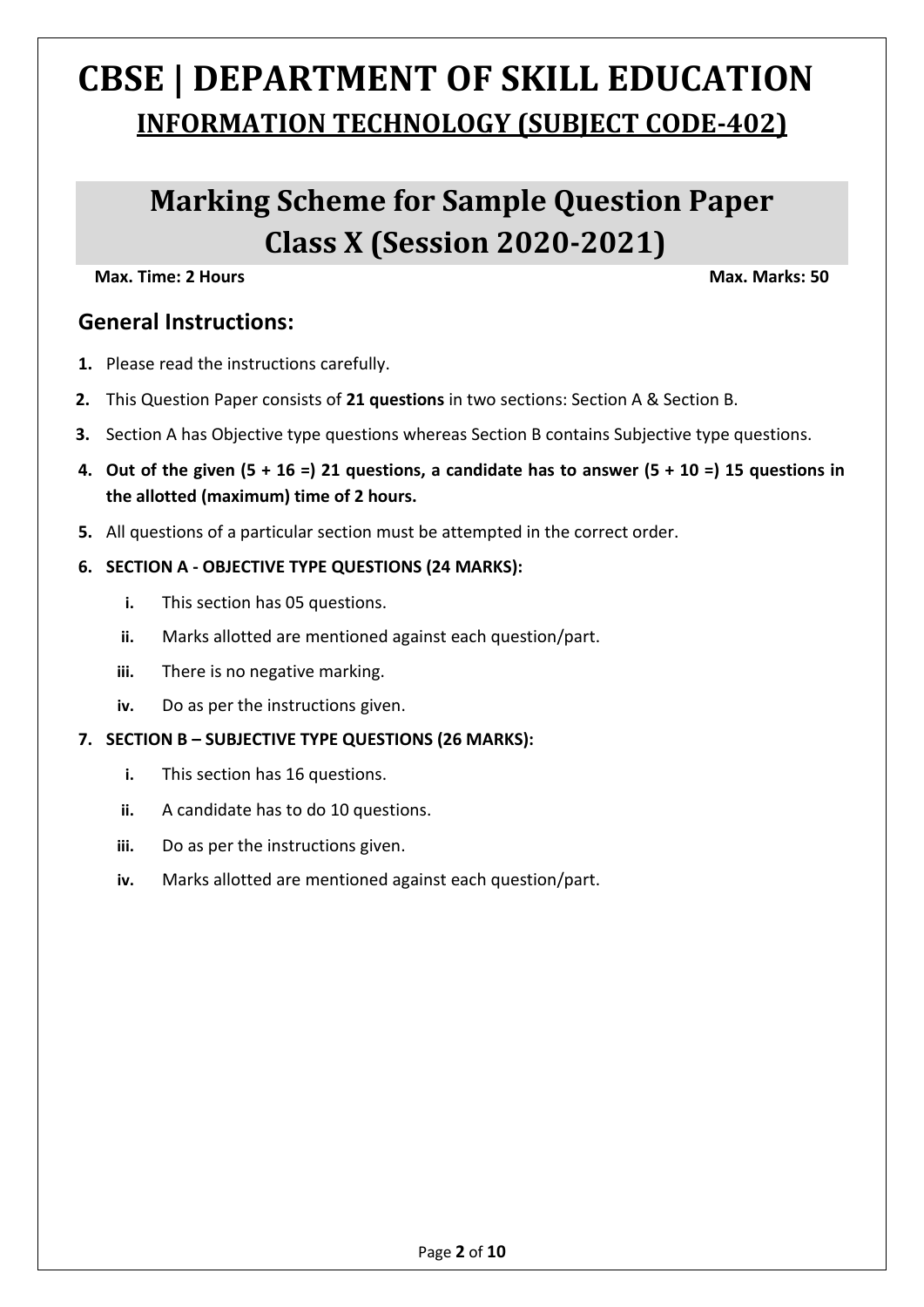## **SECTION A: OBJECTIVE TYPE QUESTIONS**

| Q. 1 | Answer any 4 out of the given 6 questions on Employability Skills (1 $x$ 4 = 4 marks)                           |              |  |
|------|-----------------------------------------------------------------------------------------------------------------|--------------|--|
| i.   | Karan lives at a hostel in Shimla. He calls his mother who lives in Delhi, to get her                           | 1            |  |
|      | approval for the robotics class which is going to start in his school next week                                 |              |  |
|      | onwards. However, due to disruption in the phone line, his mother could not                                     |              |  |
|      | understand and reply to him. He got very upset. Which another medium can he use                                 |              |  |
|      | to get immediate approval of his mother?                                                                        |              |  |
|      | a) E-mail<br>b) Letter<br>c) Message through Friend<br>d) Fax                                                   |              |  |
|      | <b>ANSWER</b>                                                                                                   |              |  |
|      | a) E-mail                                                                                                       |              |  |
| ii.  | Trisha is always tense during exam time. She is a sincere and studious student, but                             | $\mathbf{1}$ |  |
|      | the thought of exams creates anxiety in her. Which stress management technique                                  |              |  |
|      | that you would suggest to help her?                                                                             |              |  |
|      | c) Vacation with Family<br>b) Exercise<br>d) All of these<br>a) Yoga                                            |              |  |
|      | <b>ANSWER</b>                                                                                                   |              |  |
|      | d) All of these                                                                                                 |              |  |
| iii. | ability of a person to do the things that need to be done without<br>1                                          |              |  |
|      | someone or something influencing us.                                                                            |              |  |
|      | a) Self-Motivation<br>c) Self Discipline                                                                        |              |  |
|      | b) Self Awareness<br>d) Self-Regulation                                                                         |              |  |
|      | <b>ANSWER</b>                                                                                                   |              |  |
| iv.  | c) Self-Motivation                                                                                              | $\mathbf{1}$ |  |
|      | According to the concept of sustainable development, the environment and<br>development are ___________ issues. |              |  |
|      | b) Separate<br>a) Inseparable<br>c) Independent<br>d) None of these                                             |              |  |
|      | <b>ANSWER</b>                                                                                                   |              |  |
|      | a) Inseparable                                                                                                  |              |  |
| v.   | The cleaning of software installed in the computer cannot be achieved by                                        | 1            |  |
|      |                                                                                                                 |              |  |
|      | a) Disk cleanup<br>b) backup                                                                                    |              |  |
|      | c) Cleaning CPU cabinet<br>d) Installing antivirus software                                                     |              |  |
|      | <b>ANSWER</b>                                                                                                   |              |  |
|      | c) Cleaning CPU cabinet                                                                                         |              |  |
| vi.  | Entrepreneurship has a crucial role in the _______________ of the society.                                      | $\mathbf{1}$ |  |
|      | b) Planning c) Functioning<br>d) None of these<br>a) Evolution                                                  |              |  |
|      | <b>ANSWER</b>                                                                                                   |              |  |
|      | c) Functioning                                                                                                  |              |  |

| Q. 2 |                                                                       | Answer any 5 out of the given 6 questions (1 $\times$ 5 = 5 marks) |            |             |  |
|------|-----------------------------------------------------------------------|--------------------------------------------------------------------|------------|-------------|--|
|      | is not an instant messaging service.                                  |                                                                    |            |             |  |
|      | a) Skype                                                              | b) Yahoo! Messenger                                                | c) Firefox | d) Whatsapp |  |
|      | <b>ANSWER</b>                                                         |                                                                    |            |             |  |
|      | c) Firefox                                                            |                                                                    |            |             |  |
| ii   | is the process of emptying a place in case of an emergency, disaster. |                                                                    |            |             |  |
|      | a) Accident                                                           | b) Evacuation                                                      | c) Hazards | d) Exiting  |  |
|      | <b>ANSWER</b>                                                         |                                                                    |            |             |  |
|      | b) Evacuation                                                         |                                                                    |            |             |  |
|      |                                                                       |                                                                    |            |             |  |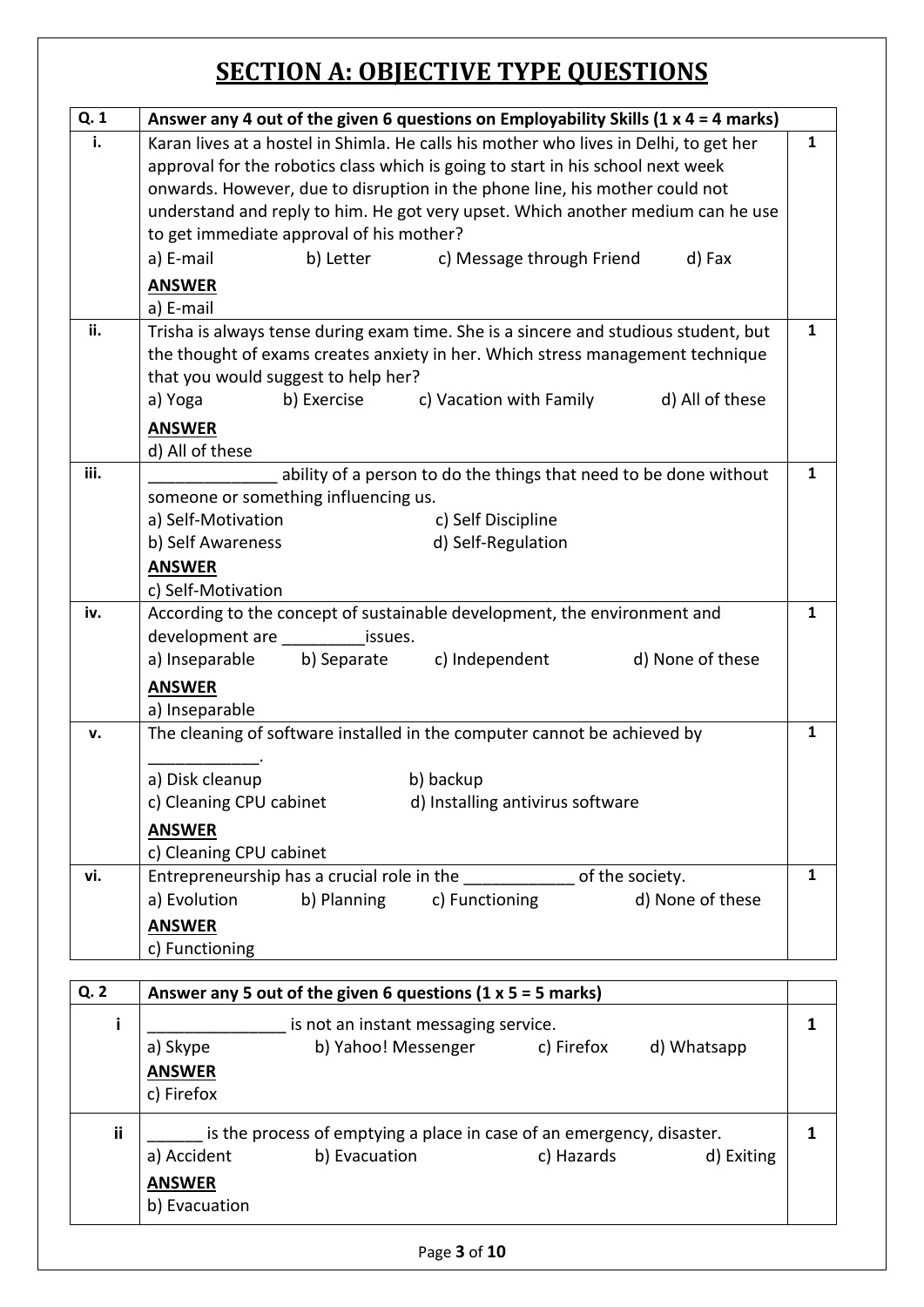| <b>iii</b>  | Richard needs to set up a network for his office where he wants to save all the data<br>in a centralized system and other computers will take the services from the<br>centralized system. Which architecture will be the best suitable for him?<br>b) Client-Server<br>a) Peer to Peer<br>d) Ring<br>c) Point to Point<br><b>ANSWER</b> | 1 |
|-------------|------------------------------------------------------------------------------------------------------------------------------------------------------------------------------------------------------------------------------------------------------------------------------------------------------------------------------------------|---|
|             | b) Client-Server                                                                                                                                                                                                                                                                                                                         |   |
| iv          | A __________ is a device that converts digital computer signals into a form (analog<br>signals) that can travel over phone lines and vice versa.<br>d) Modem<br>b) Switch<br>a) Repeater<br>c) Router<br><b>ANSWER</b><br>a) Modem                                                                                                       | 1 |
| $\mathbf v$ | is specifically designed to minimize or maximize the result according<br>to a set of rules that you define in a spreadsheet.<br>a) Goal Seek<br>d) Subtotal<br>b) Scenario<br>c) Solver<br><b>ANSWER</b><br>c) Solver                                                                                                                    | 1 |
| vi          | refers to the vertical or horizontal placement of a graphic in relation<br>to the chosen anchor point.<br>d) Headings<br>a) Alignment<br>b) Footer<br>c) Margin<br><b>ANSWER</b><br>a) Alignment                                                                                                                                         | 1 |

| Q.3        | Answer any 5 out of the given 6 questions $(1 \times 5 = 5 \text{ marks})$                                                                                                                                                                                                                                           |   |  |
|------------|----------------------------------------------------------------------------------------------------------------------------------------------------------------------------------------------------------------------------------------------------------------------------------------------------------------------|---|--|
| j.         | Krishna wants to make a flowchart for his programs in a Word document. Which<br>option should he use to accomplish this task efficiently?                                                                                                                                                                            |   |  |
|            | a) Drawing/Shapes<br>b) Symbols<br>c) Pictures d) All of these                                                                                                                                                                                                                                                       |   |  |
|            | <b>ANSWER</b>                                                                                                                                                                                                                                                                                                        |   |  |
|            | a) Drawing/Shapes                                                                                                                                                                                                                                                                                                    |   |  |
| ii.        | Fatima has inserted a picture in a document. But she wants to cut off a part of the<br>picture. Which option she should use to accomplish the task?                                                                                                                                                                  | 1 |  |
|            | a) Cut<br>b) Copy<br>c) Crop<br>d) Layout                                                                                                                                                                                                                                                                            |   |  |
|            | <b>ANSWER</b>                                                                                                                                                                                                                                                                                                        |   |  |
|            | c) Crop                                                                                                                                                                                                                                                                                                              |   |  |
| <b>iii</b> | The intersection point between a row and column is called ____                                                                                                                                                                                                                                                       | 1 |  |
|            | d) Cell<br>a) Row<br>b) Column<br>c) Table                                                                                                                                                                                                                                                                           |   |  |
|            | <b>ANSWER</b>                                                                                                                                                                                                                                                                                                        |   |  |
|            | d) Cell                                                                                                                                                                                                                                                                                                              |   |  |
| iv         | Amrita is celebrating her 14th birthday. She wants to invite her friends and family<br>members to the party. Which feature will she use to send the same invite to many<br>people with different addresses without typing it again and again?<br>b) Letter wizard c) Document Type d) None of these<br>a) Mail Merge |   |  |
|            | <b>ANSWER</b><br>a) Mail Merge                                                                                                                                                                                                                                                                                       |   |  |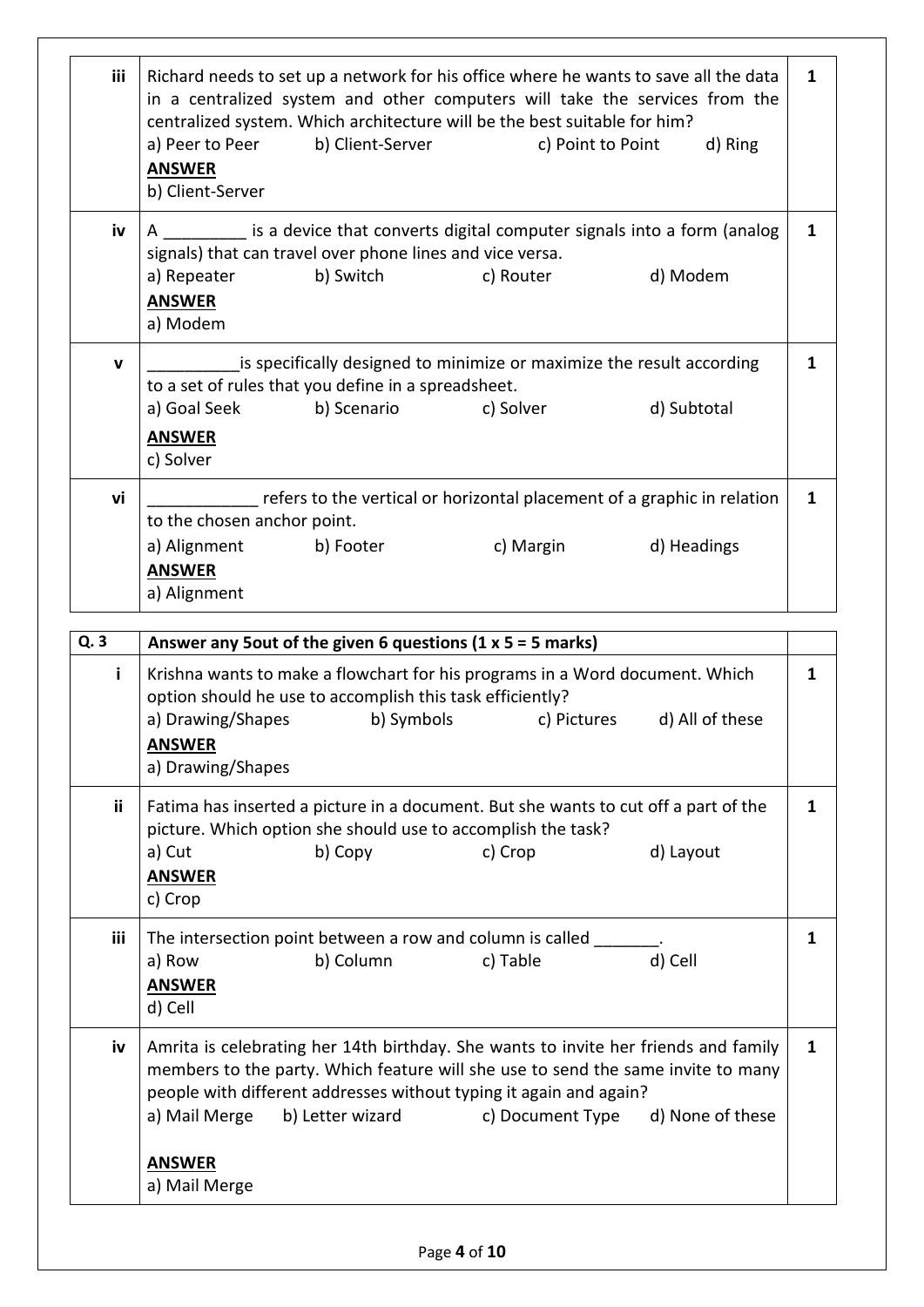| $\mathbf v$ | a) Styles<br><b>ANSWER</b><br>b) Template   | is a model that you use to create other documents.<br>b) Template | c) Wizard     | d) Sample |  |
|-------------|---------------------------------------------|-------------------------------------------------------------------|---------------|-----------|--|
| vi          | a) $\frac{1}{2}$<br><b>ANSWER</b><br>$d) =$ | Formulas in a Spreadsheet must begin with a<br>$b)$ $@$           | sign.<br>c) # | $d) =$    |  |

| Q. 4        | Answer any 5 out of the given 6 questions $(1 \times 5 = 5 \text{ marks})$                                                     |   |  |  |
|-------------|--------------------------------------------------------------------------------------------------------------------------------|---|--|--|
| i           | is a tool to test "what-if" questions.                                                                                         | 1 |  |  |
|             | b) Solver<br>c) Macro<br>a) Scenario<br>d) Average                                                                             |   |  |  |
|             | <b>ANSWER</b><br>a) Scenario                                                                                                   |   |  |  |
|             |                                                                                                                                |   |  |  |
| <b>ii</b>   | Rohit scored 25 out of 30 in English, 22 out of 30 in Maths. He wants to calculate                                             | 1 |  |  |
|             | the score in IT he needs to achieve 85 percent in aggregate. Suggest him the<br>suitable option out of the following to do so. |   |  |  |
|             | d) Sub Total<br>a)Macro<br>b) Solver<br>c) Goal Seek                                                                           |   |  |  |
|             | <b>ANSWER</b>                                                                                                                  |   |  |  |
|             | c) Goal Seek                                                                                                                   |   |  |  |
| iii         | can be used in a spreadsheet software to jump to a different location                                                          | 1 |  |  |
|             | from within a spreadsheet and can lead to other parts of the current file, to<br>different files or even to web sites.         |   |  |  |
|             | a) Illustrations<br>b) Hyperlinks<br>c) Links<br>d) Filter                                                                     |   |  |  |
|             | <b>ANSWER</b>                                                                                                                  |   |  |  |
|             | b) Hyperlinks                                                                                                                  |   |  |  |
| iv          | uses the keyboard as a pointing device instead of a mouse.                                                                     | 1 |  |  |
|             | b) Toggle key<br>c) Filter key<br>d) Sticky key<br>a) MouseKeys                                                                |   |  |  |
|             | <b>ANSWER</b>                                                                                                                  |   |  |  |
|             | a) MouseKeys                                                                                                                   |   |  |  |
| $\mathbf v$ | Krish and Kritika have done a survey of age wise literacy rates of their locality as a                                         | 1 |  |  |
|             | school project, which they have created in a Spreadsheet. They both want to work                                               |   |  |  |
|             | simultaneously to complete it on time. Which option they should use to access the<br>same Spreadsheet to speed up their work.  |   |  |  |
|             | a) Consolidate Worksheet<br>b) Shared Worksheet                                                                                |   |  |  |
|             | c) Link Worksheet<br>d) Lock Worksheet                                                                                         |   |  |  |
|             | <b>ANSWER</b>                                                                                                                  |   |  |  |
|             | b) Shared Worksheet                                                                                                            |   |  |  |
| vi          | database is a type of database that stores data in several tables.                                                             | 1 |  |  |
|             | a) Flat<br>b) Relational<br>c) both $(a)$ and $(b)$<br>c) None of them                                                         |   |  |  |
|             | <b>ANSWER</b>                                                                                                                  |   |  |  |
|             | b) Relational                                                                                                                  |   |  |  |
|             |                                                                                                                                |   |  |  |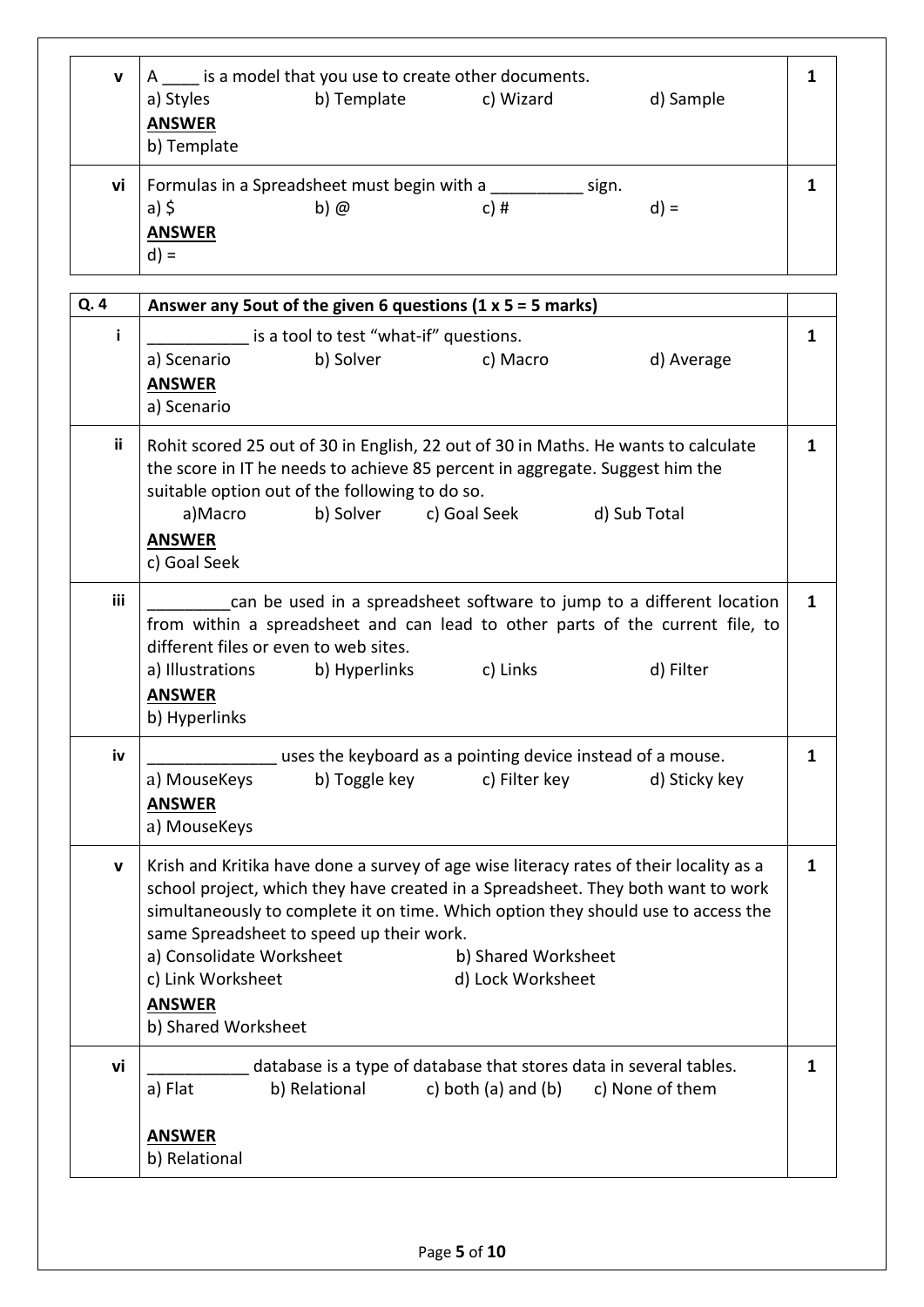| Q. 5       | Answer any 5 out of the given 6 questions $(1 \times 5 = 5 \text{ marks})$                                                                                                                                                                                         |              |
|------------|--------------------------------------------------------------------------------------------------------------------------------------------------------------------------------------------------------------------------------------------------------------------|--------------|
| i.         | In database ___________ helps us to retrieve the filtered data based upon some<br>conditions.<br>a) Forms b) Reports c) Queries d) Table<br><b>ANSWER</b><br>c) Queries                                                                                            | $\mathbf{1}$ |
| ii.        | A ______ is one which connects computers and devices in a limited geographical<br>area such as home, school, computer laboratory, office building, or closely<br>positioned group of buildings.<br>c) MAN    d) PAN<br>a) LAN<br>b) WAN<br><b>ANSWER</b><br>a) LAN | $\mathbf{1}$ |
| <b>iii</b> | Rudrakshh wants that the name column of a table must not be left blank. Help him<br>to identify the field property for this purpose.<br>a) Length b) Default c) Entry Required d) Format<br><b>ANSWER</b><br>d) Entry Required                                     | $\mathbf{1}$ |
| iv         | can be set for a field if the user doesn't provide any value while<br>entering the values in the table.<br>b) Default c) Primary Key d) Format<br>a) Required<br><b>ANSWER</b><br>b) Default                                                                       | $\mathbf{1}$ |
| V          | Aadya wants to create a connection between two or more tables. Suggest her the<br>option to accomplish the task.<br>a) Table b) Form c) Relationships d) Sorting<br><b>ANSWER</b><br>c) Relationships                                                              | $\mathbf{1}$ |
| vi         | data type takes the values in the form of 0 and 1 in the database.<br>a) Integer<br>c) Boolean<br>b) Text<br>d) Memo<br><b>ANSWER</b><br>c) Boolean                                                                                                                | 1            |

### **SECTION B: SUBJECTIVE TYPE QUESTIONS**

**Answer any 3 out of the given 5 questions on Employability Skills (2 x 3 = 6 marks) Answer each question in 20 – 30 words.**

| Q.6 | Communication skills are very important for any business. Explain any two |  |  |
|-----|---------------------------------------------------------------------------|--|--|
|     | elements of a communication process.                                      |  |  |
|     | <b>ANSWER</b>                                                             |  |  |
|     | The various elements of a communication cycle are:                        |  |  |
|     | Sender: the person beginning the communication.                           |  |  |
|     | Message: the information that the sender wants to convey.                 |  |  |
|     | <b>Channel:</b> the means by which the information is sent.               |  |  |
|     | <b>Receiver:</b> the person to whom the message is sent.                  |  |  |
|     | Feedback: the receiver's acknowledgement and response to the message.     |  |  |
|     | (ANY TWO CAN BE EXPLAINED)                                                |  |  |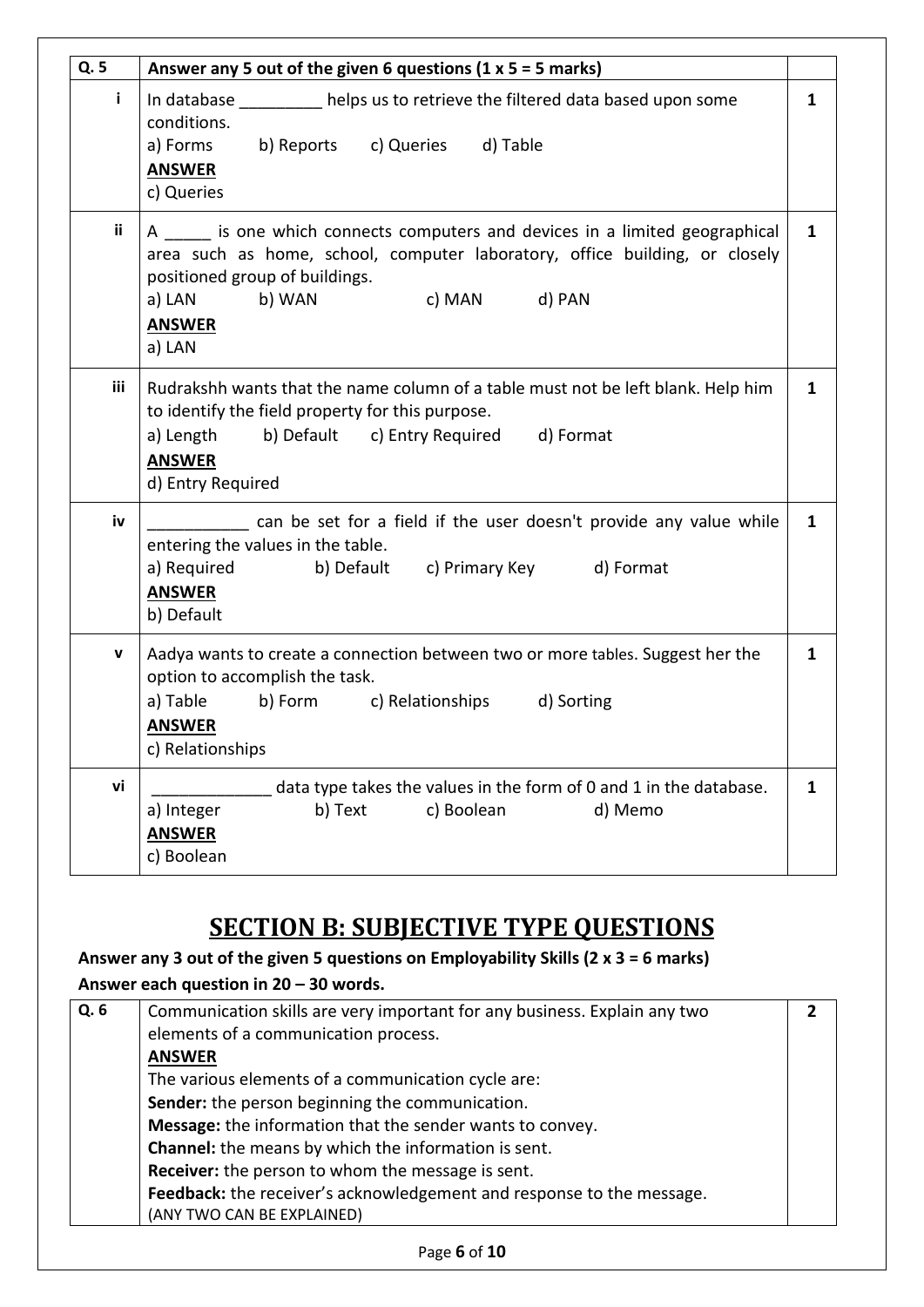| Q. 7  | Mention any two misconceptions about the Entrepreneurship.                        | $\overline{2}$ |
|-------|-----------------------------------------------------------------------------------|----------------|
|       | <b>ANSWER</b>                                                                     |                |
|       | Misconception 1                                                                   |                |
|       | The misconception is that every business idea needs to be unique or special.      |                |
|       | Misconception 2                                                                   |                |
|       | The misconception we have is that a person needs a lot of money to start a        |                |
|       | business.                                                                         |                |
|       | Misconception 3                                                                   |                |
|       | A misconception we have is that only a person having a big business is an         |                |
|       | entrepreneur.                                                                     |                |
|       | Misconception 4                                                                   |                |
|       | A misconception we have is that entrepreneurs are born, not made.                 |                |
|       | (ANY TWO CAN BE MENTIONED)                                                        |                |
| Q. 8  | Goal setting is a very essential factor in your personal life. List all the SMART | $\overline{2}$ |
|       | methods to set the goals. Explain 'A' in brief.                                   |                |
|       | <b>ANSWER</b>                                                                     |                |
|       | <b>SMART GOALS ARE:</b>                                                           |                |
|       | S - Specific                                                                      |                |
|       | M-Measurable                                                                      |                |
|       | A - Achievable                                                                    |                |
|       | R - Realistic                                                                     |                |
|       | T - Time bound                                                                    |                |
|       | Achievable: Breaking down big goals into smaller parts will make the goal         |                |
|       | achievable.                                                                       |                |
| Q. 9  | What are the measures to increase the performance of a computer system?           | $\overline{2}$ |
|       | <b>ANSWER</b>                                                                     |                |
|       | The performance of a computer can be increased by removing any extra files such   |                |
|       | as temporary files and images. We can use some disk cleaner software, which helps |                |
|       | us clean up the unnecessary files.                                                |                |
| Q. 10 | How can an individual contribute to Sustainable Development Goals?                | $\overline{2}$ |
|       | <b>ANSWER</b>                                                                     |                |
|       | Sustainable development can happen only when each one of us works towards it.     |                |
|       | One has to become a responsible environment citizen who can protect the           |                |
|       | environment through our efforts, who can help others to get quality education, by |                |
|       | reducing inequalities in the society etc.                                         |                |

#### **Answer any 4 out of the given 6 questions in 20 – 30 words each (2 x 4 = 8 marks)**

| Q. 11 | Differentiate between Relative and Absolute Hyperlinks with the help of an<br>example.<br><b>ANSWER</b><br>An absolute hyperlink will stop working only if the target is moved. A relative<br>hyperlink will stop working only if the source and target locations change relative<br>to each other. Suppose, if you have two spreadsheets in the same folder linked to<br>each other and you move the entire folder to a new location, a relative hyperlink<br>will not break a link. | 7 |
|-------|---------------------------------------------------------------------------------------------------------------------------------------------------------------------------------------------------------------------------------------------------------------------------------------------------------------------------------------------------------------------------------------------------------------------------------------------------------------------------------------|---|
| Q. 12 | What is the utility of text wrapping in a document?<br><b>ANSWER</b><br>Text wrapping refers to the relation of graphics to the surrounding text, which may<br>wrap around the graphic on one or both sides, be overprinted behind or in front of<br>the graphic, or treat the graphic as a separate paragraph or character                                                                                                                                                           |   |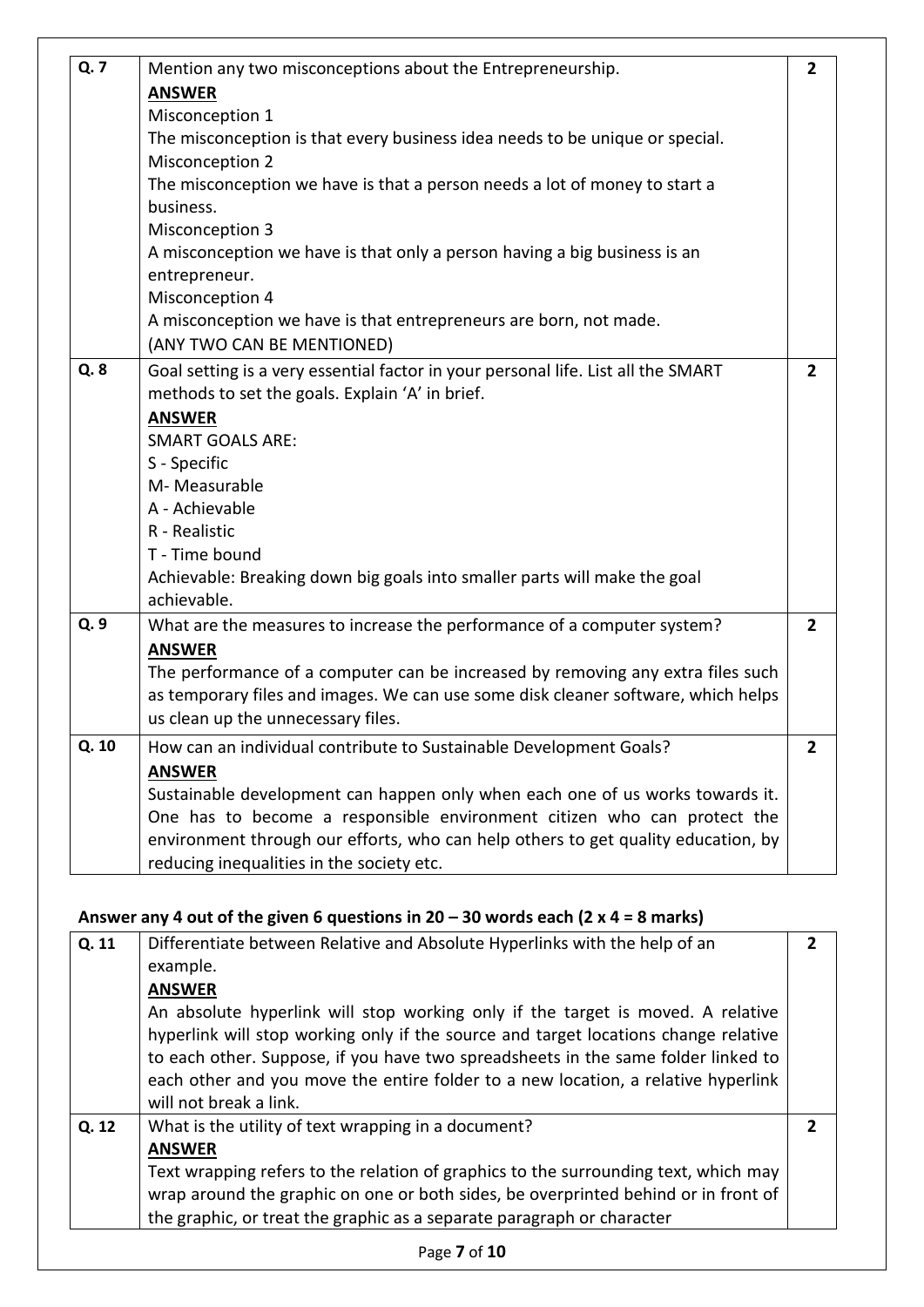| Q. 13 | What is the use of Macros in a Spreadsheet?<br><b>ANSWER</b>                                                                                                                                                                                                                                                                                                                                            |                |  |
|-------|---------------------------------------------------------------------------------------------------------------------------------------------------------------------------------------------------------------------------------------------------------------------------------------------------------------------------------------------------------------------------------------------------------|----------------|--|
|       | Macros help in saving time in cases when the same set of tasks are to be done<br>repeatedly like formatting or applying a similar formula in a similar range of data. It<br>can be used to name and record a set of actions or set of actions.                                                                                                                                                          |                |  |
| Q. 14 | Write any two advantages of online shopping.<br><b>ANSWER</b>                                                                                                                                                                                                                                                                                                                                           |                |  |
|       | i. A customer does not have sufficient time to visit stores<br>ii. A product or service that is not available in the local market is available online.<br>(Or any other relevant advantage)                                                                                                                                                                                                             |                |  |
| Q. 15 | Differentiate between Primary key and Foreign key.<br><b>ANSWER</b><br>A primary key is a unique value that identifies a row in a table whereas a foreign<br>key identifies a column or set of columns in one (referencing) table that refers to a<br>column or set of columns in another (referenced) table. A table can have only one<br>primary Key but a table can have multiple foreign keys.      | $\overline{2}$ |  |
| Q. 16 | Define the following Hot spots:-<br>a) WIMAX<br>b) Wi-Fi<br><b>ANSWER</b><br>a) WIMAX: It is a wireless communications standard designed to provide mobile<br>broadband connectivity across cities and countries through a variety of devices<br>b) Wi-Fi: It is a popular technology that allows an electronic device such as<br>computers or mobile phones to exchange data wirelessly over a network | $\overline{2}$ |  |

#### **Answer any 3 out of the given 5 questions in 50– 80 words each (4 x 3 = 12 marks)**

| Q. 17 | Elaborate four different types of styles which can be provided in a Word Processor.<br><b>ANSWER</b><br>Paragraph styles control all aspects of a paragraph's appearance, such as text<br>alignment, tab stops, line spacing, and borders, and can include character<br>formatting. | 4 |
|-------|-------------------------------------------------------------------------------------------------------------------------------------------------------------------------------------------------------------------------------------------------------------------------------------|---|
|       | Character styles affect selected text within a paragraph, such as the font and size<br>$\bullet$<br>of text, or bold and italic formats.                                                                                                                                            |   |
|       | Cell styles include fonts, alignment, borders, background, number formats (for<br>٠<br>example, currency, date, number), and cell protection.                                                                                                                                       |   |
|       | Graphics styles in drawings and presentations include line, area, shadowing,<br>transparency, font, connectors, dimensioning, and other attributes.                                                                                                                                 |   |
|       | (Or any other valid style)                                                                                                                                                                                                                                                          |   |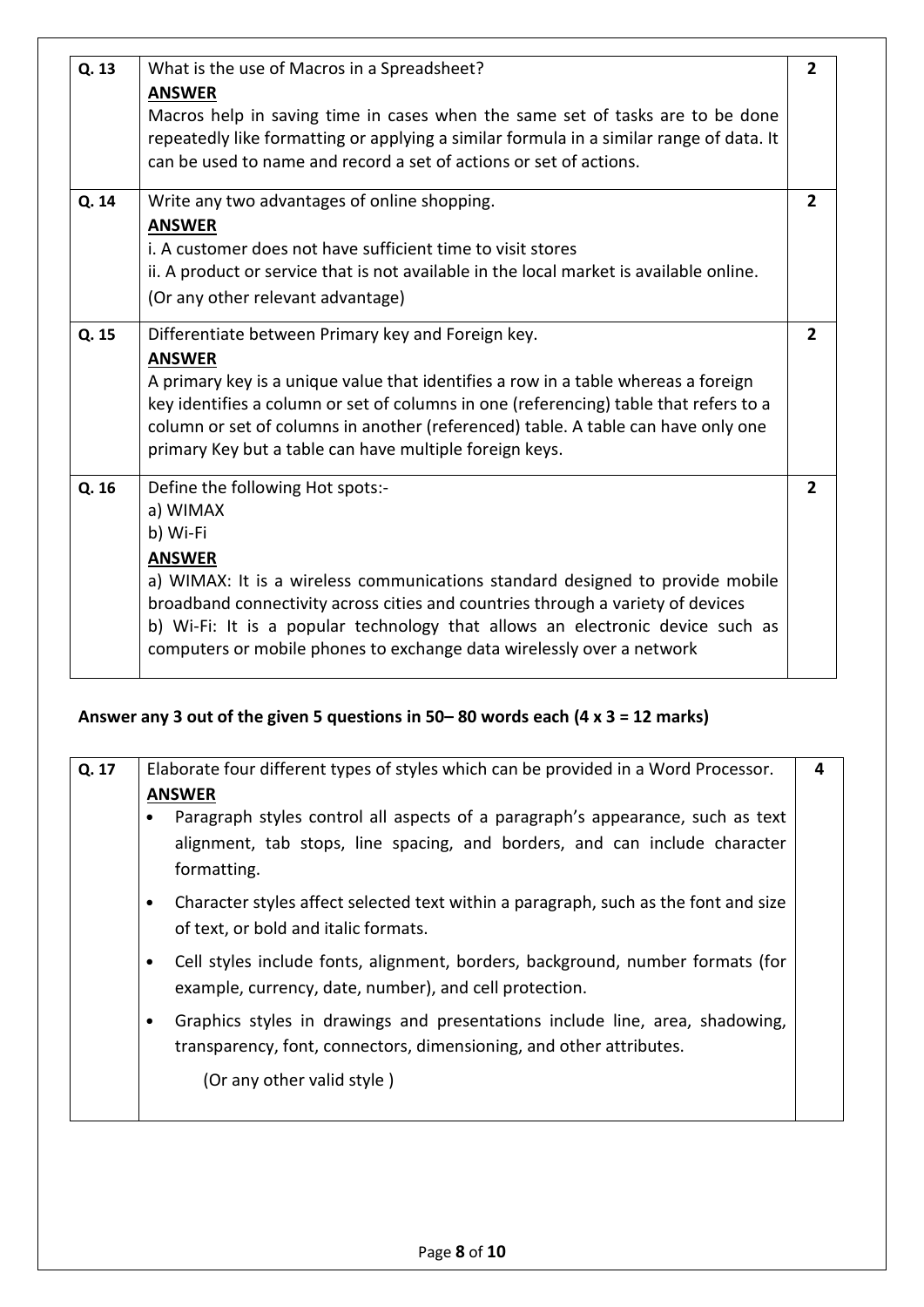| Q. 18 | Define the following:                                                                             | 4 |  |  |
|-------|---------------------------------------------------------------------------------------------------|---|--|--|
|       | a) Subtotals                                                                                      |   |  |  |
|       | b) Consolidating Data                                                                             |   |  |  |
|       |                                                                                                   |   |  |  |
|       | <b>ANSWER</b>                                                                                     |   |  |  |
|       | a) Subtotals                                                                                      |   |  |  |
|       | Subtotal adds data arranged in an array—that is, a group of cells with labels for                 |   |  |  |
|       | columns and/or rows. It is available in Data Tab, using the Subtotals dialog, you                 |   |  |  |
|       | can select arrays, and then choose a statistical function such as Count, Min, Max                 |   |  |  |
|       | etc. to be applied on arrays. For efficiency, one must choose up to three groups                  |   |  |  |
|       | of arrays to which to apply a function.                                                           |   |  |  |
|       | b) Consolidating Data                                                                             |   |  |  |
|       | Consolidate provides a graphical interface for copying data from one range                        |   |  |  |
|       | of cells to another, then running one of a dozen functions on the data.                           |   |  |  |
|       | During consolidation, the contents of cells from several sheets can be                            |   |  |  |
|       | combined in one place.                                                                            |   |  |  |
| Q. 19 | What precautions must be taken to improve online security?                                        | 4 |  |  |
|       |                                                                                                   |   |  |  |
|       | <b>ANSWER</b><br>i. Antivirus and Antispyware programs offer real-time protection monitoring your |   |  |  |
|       | computer for any changes by malware software.                                                     |   |  |  |
|       | ii. Use strong passwords a combination of alphanumeric and special characters                     |   |  |  |
|       | could be used for creating a password that is not so easy to crack or guessed by                  |   |  |  |
|       | other users                                                                                       |   |  |  |
|       | iii. Secure transactions because information such as credit card details or personal              |   |  |  |
|       | information is sent over the network.                                                             |   |  |  |
|       | iv. Use encryption software to protect your data from unauthorized users.                         |   |  |  |
|       | (Or any other relevant precautions)                                                               |   |  |  |
| Q. 20 | What is DBMS? Explain any two advantages of DBMS.                                                 | 4 |  |  |
|       | <b>ANSWER</b>                                                                                     |   |  |  |
|       | A database management system is a software package with computer programs                         |   |  |  |
|       | that controls the creation, maintenance, and use of an integrated collection of data              |   |  |  |
|       | records, files, and other objects. It allows organizations to conveniently develop                |   |  |  |
|       | databases for various applications.                                                               |   |  |  |
|       | Advantages:                                                                                       |   |  |  |
|       | Data integrity: means the data is accurate and consistent in the database. It<br>i)               |   |  |  |
|       | very important as there are multiple databases in a DBMS so it helps to<br>is                     |   |  |  |
|       | produce the correct result.                                                                       |   |  |  |
|       | ii)<br>Data sharing: In a database, the users can share the data among themselves.                |   |  |  |
|       | Data can be shared for multiple purposes with the users located at different                      |   |  |  |
|       | geographical locations then remote users can also access the database                             |   |  |  |
|       | simultaneously.                                                                                   |   |  |  |
|       | (Or any other relevant advantage)                                                                 |   |  |  |
|       |                                                                                                   |   |  |  |